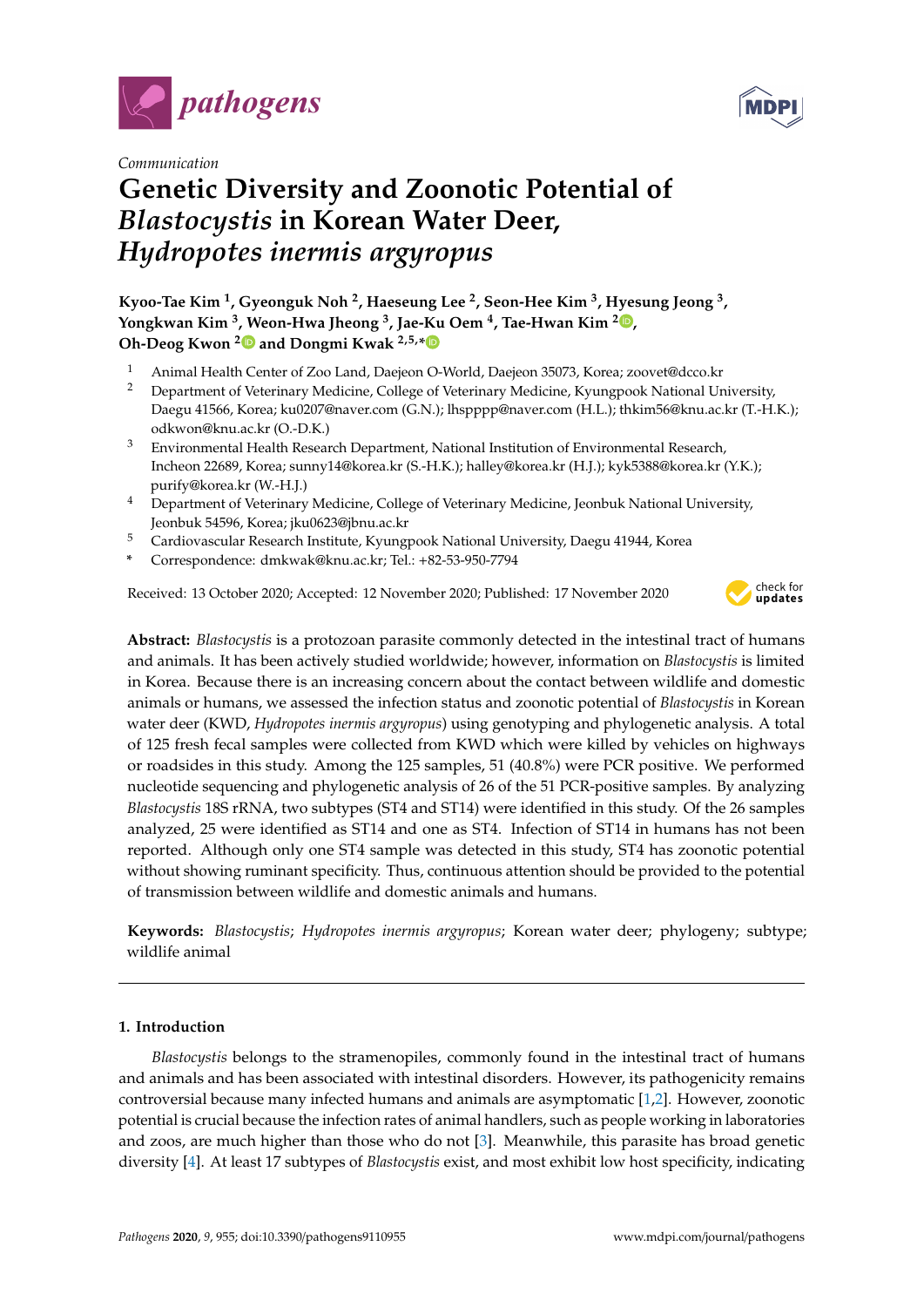a broad host range [\[5\]](#page-5-4). For these reasons, studies on *Blastocystis* are actively conducted in humans and domestic animals worldwide.

The Korean water deer (KWD, *Hydropotes inermis argyropus*) is a wild animal that has prominent tusks but does not have antlers. From 1982 to 2011, reforestation programs were implemented because of a significant loss of forests due to the Korean War in 1950–1953. During the reforestation programs, the population of KWD increased greatly [\[6\]](#page-5-5). Furthermore, the population of KWD greatly increased because no natural predators exist in Korea. They mark out their territory using urine and feces. As the population of KWD increases, KWD often appear on farms looking for food. Moreover, major transmission of *Blastocystis* is through the fecal-oral and water-borne routes. Therefore, *Blastocystis* infection in KWD is important in assessing its potential transmission to domestic animals and humans [\[7](#page-5-6)[,8\]](#page-5-7).

While studies were conducted on *Blastocystis* in domestic animals, including cattle and pigs, in Korea [\[9](#page-5-8)[,10\]](#page-5-9), little information is available on *Blastocystis* in wild animals, except for wild boar [\[11\]](#page-5-10). Thus, this study assesses the distribution and subtypes of *Blastocystis* in wild KWD and evaluates their zoonotic potential.

#### **2. Results and Discussion**

<span id="page-1-0"></span>In this study, we collected 125 fecal samples from KWD and examined their infection status. Fifty-one (40.8%) of the 125 samples were positive of *Blastocystis* by PCR. While examining, we collected the following factors: sex, collected region, and season (Table [1\)](#page-1-0).

| Group      |          | No. Tested | No. (%) Positive | $\chi^2$ (df) | <i>p</i> -Value |
|------------|----------|------------|------------------|---------------|-----------------|
| <b>Sex</b> | Male     | 55         | 21 (38.2)        |               |                 |
|            | Female   | 30         | 7(23.3)          | 8.564(2)      | 0.015           |
|            | Unknown  | 40         | 23(57.5)         |               |                 |
| Region     | Northern | 24         | 10(41.6)         | 3.356(3)      | 0.346           |
|            | Central  | 46         | 22 (47.8)        |               |                 |
|            | Southern | 43         | 13(30.2)         |               |                 |
|            | Unknown  | 12         | 6(50)            |               |                 |
| Season     | Spring   | 73         | 32(43.8)         |               |                 |
|            | Summer   | 43         | 15 (34.9)        | 0.951(2)      | 0.682           |
|            | Unknown  | 9          | 4(44.4)          |               |                 |
| Total      |          | 125        | 51 (40.8)        |               |                 |

**Table 1.** Infection of *Blastocystis* in Korean water deer.

While the pathogenicity of *Blastocystis* in causing intestinal disorders is controversial because many infected humans and animals are asymptomatic [\[1](#page-5-0)[,2\]](#page-5-1), studies on *Blastocystis* have been actively conducted due to its zoonotic potential and genetic diversity [\[4\]](#page-5-3). However, few *Blastocystis* studies on wild animals including KWD exist worldwide. Therefore, according to the available data, the infection rates of *Blastocystis* were compared among deer, red deer, reindeer, sika deer, mouse deer, roe deer, and fallow deer. The infection rate of *Blastocystis* in red deer (2%) in Australia was much lower than that in KWD [\[12\]](#page-5-11). Similarly, the infection rates of *Blastocystis* in reindeer (6.7%) and sika deer (14.6%) in China were lower than that in KWD [\[13\]](#page-5-12). However, the infection rates of *Blastocystis* in mouse deer (100%), roe deer (50%), and fallow deer (100%) in the United Kingdom and Mauritius were higher than that in KWD despite the small sample number [\[14\]](#page-5-13).

Our study indicates that the correlation between *Blastocystis* infection rate and sex was statistically significant ( $p = 0.015$ ) because the infection rate in males (38.2%) was higher than that in females (23.3%). However, the infection rate in unknown data (57.5%) was much higher than those in males and females. Therefore, a further study on the correlation between *Blastocystis* infection and sex is needed to clarify whether sex is a risk factor for *Blastocystis* infection.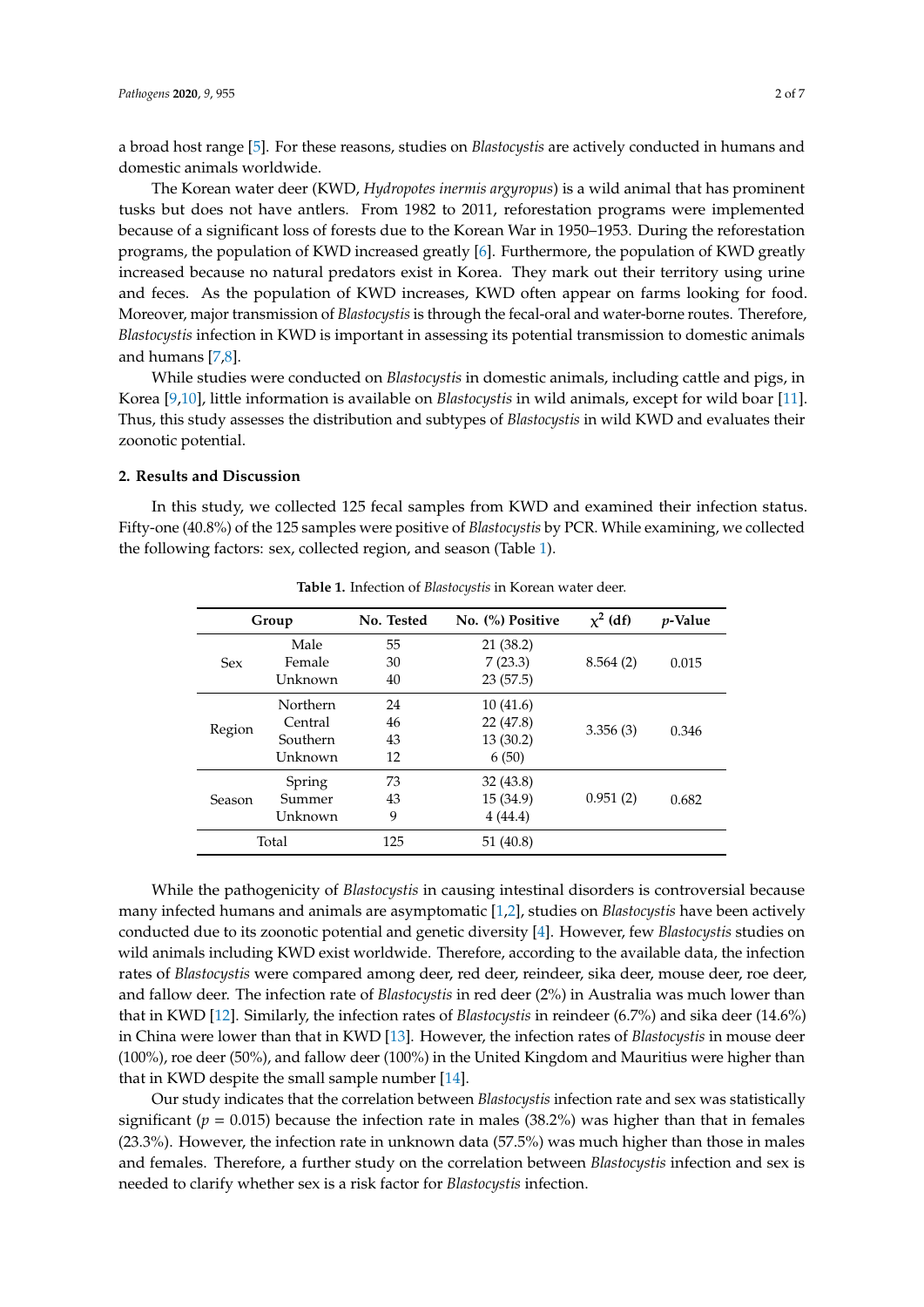According to the provincial boundaries in Korea, the infection rate in the central region was higher (47.8%) than those in the northern (41.6%) and southern regions (30.6%). However, statistical analysis indicated that infection rate was not significantly correlated with region  $(p = 0.346)$ . However, the infection rate in unknown samples is higher than that in the central region; thus, a further study on the correlation between *Blastocystis* infection demonstrating a uniform distribution through the country is required.

The collection seasons of the samples were divided into two groups: spring (March to May) and summer (June to August). The infection rate in spring (43.8%) was higher than that in summer (34.9%). However, *Blastocystis* infection was not significantly correlated with season (*p* = 0.682). There were no data for fall and winter because road-killed or trapped KWD samples were not submitted. To clarify whether season is a risk factor for *Blastocystis* infection of KWD, a further study on season is warranted.

By conducting a phylogenetic analysis, of 40 representative samples analyzed, 26 sequences were successfully obtained, and, among them, 22 nucleotide sequences were submitted to GenBank as accession numbers MT114835–MT114856, and the remaining four nucleotide sequences were not submitted because they were identical to some of the 22 nucleotide sequences. Selected in a balanced way according to sex, region, and season, we confirmed two subtypes of *Blastocystis* according to the GenBank database: ST4 (*n* = 1) and ST14 (*n* = 25) (Table [2](#page-2-0) and Figure [1\)](#page-3-0). ST14 is known to be specifically detected in ruminants including cattle, and ST4 is detected in several hosts, including humans, cattle, and monkeys, so it has zoonotic potential [\[15\]](#page-5-14). The ST4 sequence (MT114835) identified in this study had 99.3–99.7% identity with those detected from humans (AY244621 and KX351987). Meanwhile, *Blastocystis* subtypes in Cervidae vary according to species. ST4 and ST10 were found in Eurasian elk and red deer. ST14 was found in Eurasian elk and muntjac deer [\[16\]](#page-5-15). ST5, ST10, and ST13 were found in roe deer, fallow deer, and mouse deer, respectively [\[14\]](#page-5-13).

|            | Subtype  | ST4(n) | ST14(n)       |
|------------|----------|--------|---------------|
|            | Male     |        | 8             |
| <b>Sex</b> | Female   |        | 4             |
|            | Unknown  |        | 13            |
|            | Northern |        | 9             |
| Region     | Central  |        | 2             |
|            | Southern |        | 12            |
|            | Unknown  |        | $\mathcal{L}$ |
|            | Spring   |        | 12            |
| Season     | Summer   |        | 12            |
|            | Unknown  |        |               |
|            | Total    |        | 25            |

<span id="page-2-0"></span>**Table 2.** Distribution of *Blastocystis* subtypes in Korean water deer.

To summarize, this is the first study on *Blastocystis* in KWD. Among the 125 fecal samples collected throughout Korea, 51 were positive for *Blastocystis* (40.8%) by PCR. Further study on sex is needed to clarify the aforementioned result because the number of samples in this study is inadequate to conclude the correlation between sex and *Blastocystis* infection. By phylogenetic analysis, two subtypes of *Blastocystis* were found in KWD fecal samples: ST4 and ST14 and both subtypes were also detected in other mammals, such as cattle, and ST4 was even found in humans. Because the infection rate of *Blastocystis* in KWD is relatively high and ST4, which was detected in at least one KWD fecal sample, has zoonotic potential, the occurrence of *Blastocystis* infection in KWD cannot be ignored. Therefore, continuous attention is required on the transmission potential of *Blastocystis* between wildlife and domestic animals and humans.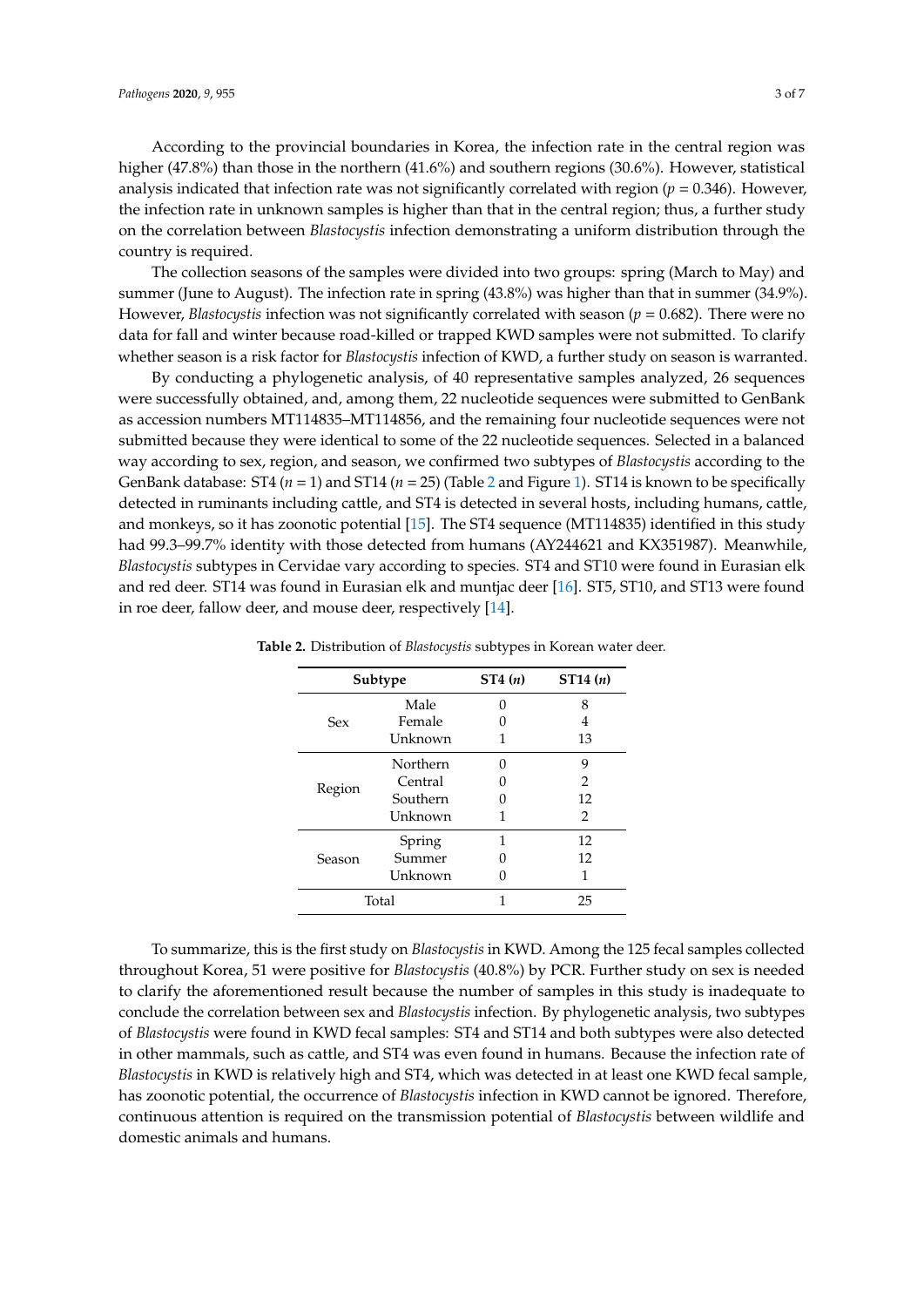<span id="page-3-0"></span>

**Figure 1.** A phylogenetic tree was constructed using the maximum likelihood method based on the  $\overline{a}$ Tamura–Nei model (1000 iterations) using the *Blastocystis* 18S rRNA nucleotide sequences generated in this study. Representative sequences identified in this study are marked in bold with asterisks. *Proteromonas lacerate* was used as an out-group. The scale bar means phylogenetic distance. *Proteromonas lacerate* was used as an out-group. The scale bar means phylogenetic distance. Tamura–Nei model (1000 iterations) using the *Blastocystis* 18S rRNA nucleotide sequences generated

## **3. Materials and Methods**

# To summarize, this is the first study on *Blastocystis* in KWD. Among the 125 fecal samples *3.1. Sample Collection and Ethics* collected throughout Korea, 51 were positive for *Blastocystis* (40.8%) by PCR. Further study on sex is

A total of 125 fresh fecal samples were collected throughout Korea from March 2017 to June 2018. When citizens reported that KWD were killed by vehicles on highways or roadsides, government officials visited the sites and transported the corpses to the National Institute of Environmental<br>Property of Environmental Research, Ministry of Environment, Korea. Fecal samples were collected from the dead bodies at the<br>institute and then tunguseted to Kausemaak Mational University Callage of Vaterinamy Madisine for molecular analysis. Based on the above description, this study did not require ethical approval since fecal samples were collected from road-killed KWD, and this process did not cause any harm to Therefore, continuous attention is required on the transmission potential of *Blastocystis* between institute and then transported to Kyungpook National University College of Veterinary Medicine the animals.

Collection regions were classified into three groups according to provincial boundaries: northern Data, including sex, region, and collection date, were recorded for data analysis. Samples with unclear (Gangwon and Gyeonggi), central (Jeonbuk), and southern (Gyeongnam and Gyeongbuk) regions. information were recorded as "unknown".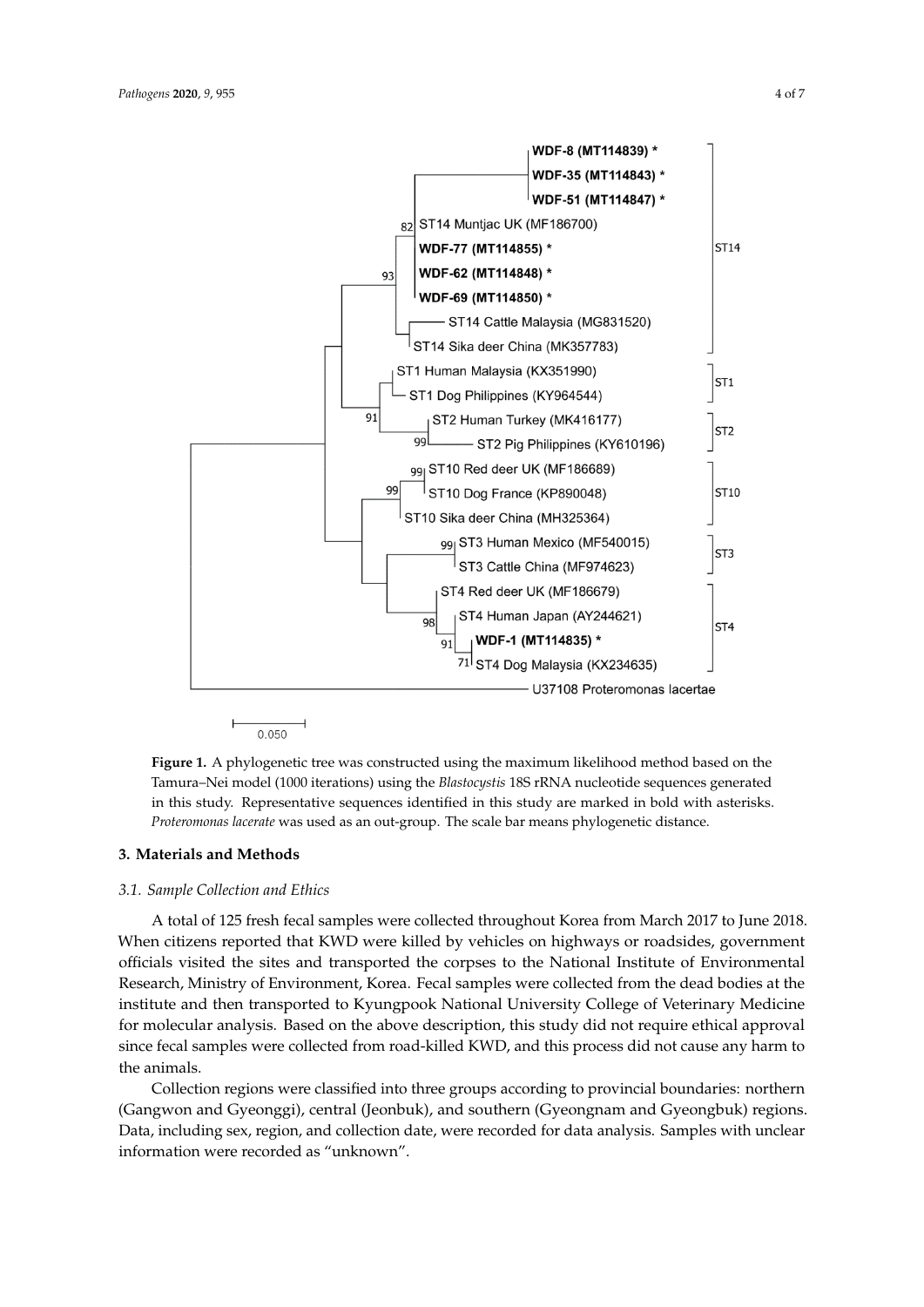DNA extraction was performed using the QIAamp® Fast DNA Stool Mini Kit (Qiagen, Hilden, DNA extraction was performed using the QIAamp® Fast DNA Stool Mini Kit (Qiagen, Hilden, Germany). All DNA extraction procedures were conducted according to the instructions included in the Germany). All DNA extraction procedures were conducted according to the instructions included in kit. PCR amplification for samples was performed using AccuPower<sup>®</sup> HotStart PCR Premix (Bioneer, Daejon, Korea). To obtain longer lengths of amplicons, two different single-round PCRs (Figure [2\)](#page-4-0) were used for the detection of *Blastocystis* 18S rRNA fragments with an overlapping region (167 bp). The BL18F (5' GGAGGTAGTGACAATAAATC 3') and BL18R (5' TGCTTTCGCACTTGTTCATC 3') primer sets were expected to produce an amplicon size of 480 bp [\[17\]](#page-5-16), and the RD5 (5' ATCTGGTTGATCCTGCCAGT 3') and BhRDr (5' GAGCTTTTTAACTGCAACAACG 3') primer sets were expected to produce an amplicon size of 607 bp [\[18](#page-6-0)[,19\]](#page-6-1). The combination of two PCRs produced an amplicon size of 920 bp. The PCR reaction was performed in a 20  $\mu$ L solution including the pair of PCR primers (1  $\mu$ L forward and 1 µL reverse), 15 µL distilled water, and 3 µL template DNA in each tube. Using Mastercycler  $\mathrm{Pro}^{\circledR}$ (Eppendorf, Hamburg, Germany), PCR amplifications were performed. PCR amplification conditions were as follows: initial denaturation at 95 °C for 5 min, followed by 35 cycles of 95 °C for 30 s, 58 °C for 30 s, and 72 °C for 30 s, and a final extension at 72 °C for 5 min. Then, electrophoresis was performed on 1% agarose gel, and staining was performed using ethidium bromide. Following electrophoresis, PCR-positive samples were sent to Macrogen (Seoul, Korea) for direct nucleotide sequencing.

<span id="page-4-0"></span>

**Figure 2.** Two different single-round PCRs were used for the detection of *Blastocystis* 18S rRNA **Figure 2.** Two different single-round PCRs were used for the detection of *Blastocystis* 18S rRNA fragments that contained overlapping regions. The amplicons using the RD5/BhRDr primers (607 bp) fragments that contained overlapping regions. The amplicons using the RD5/BhRDr primers (607 bp) and the amplicons using the BL18F/BL18R primers (480 bp) were designed to overlap in the middle and the amplicons using the BL18F/BL18R primers (480 bp) were designed to overlap in the middle (167 bp). (167 bp).

# *3.3. Nucleotide Sequencing and Phylogeny 3.3. Nucleotide Sequencing and Phylogeny*

Nucleotide sequences were aligned using the Basic Local Alignment Search Tool with other *Blastocystis* sequences which were available from the GenBank database. Phylogenetic analysis was *Blastocystis* sequences which were available from the GenBank database. Phylogenetic analysis was performed using the *Blastocystis* 18S rRNA gene. We used MEGA7 (Pennsylvania State University, performed using the *Blastocystis* 18S rRNA gene. We used MEGA7 (Pennsylvania State University, University Park, PA, USA) to make a phylogenetic tree. University Park, PA, USA) to make a phylogenetic tree. Nucleotide sequences were aligned using the Basic Local Alignment Search Tool with other

### *3.4. Statistics*

replications. SPSS (version 25.0; IBM, Armonk, NY, USA) along with the  $\chi^2$  test was used for statistical analysis;  $p < 0.05$  was used to denote statistical significance. for statistical analysis; *p* < 0.05 was used to denote statistical significance. Statistical analysis for distance and maximum likelihood trees was performed using 1000 bootstrap

**Author Contributions:** Conceptualization, K.-T.K. and D.K.; methodology, K.-T.K., G.N., H.L., S.-H.K., H.J., Y.K., W.-H.J. and J.-K.O.; validation, T.-H.K., O.-D.K. and D.K.; formal analysis, K.-T.K. and H.L.; investigation, K.-T.K., G.N. and H.L.; resources, D.K.; data curation, D.K.; writing—original draft preparation, K.-T.K., G.N. and H.L.; writing—review and editing, S.-H.K., H.J., Y.K., W.-H.J., J.-K.O., T.-H.K., O.-D.K. and D.K.; visualization, K.-T.K., G.N., H.L. and H.L.; supervision, D.K.; project administration, D.K. All authors have read and agreed to the published version of the manuscript.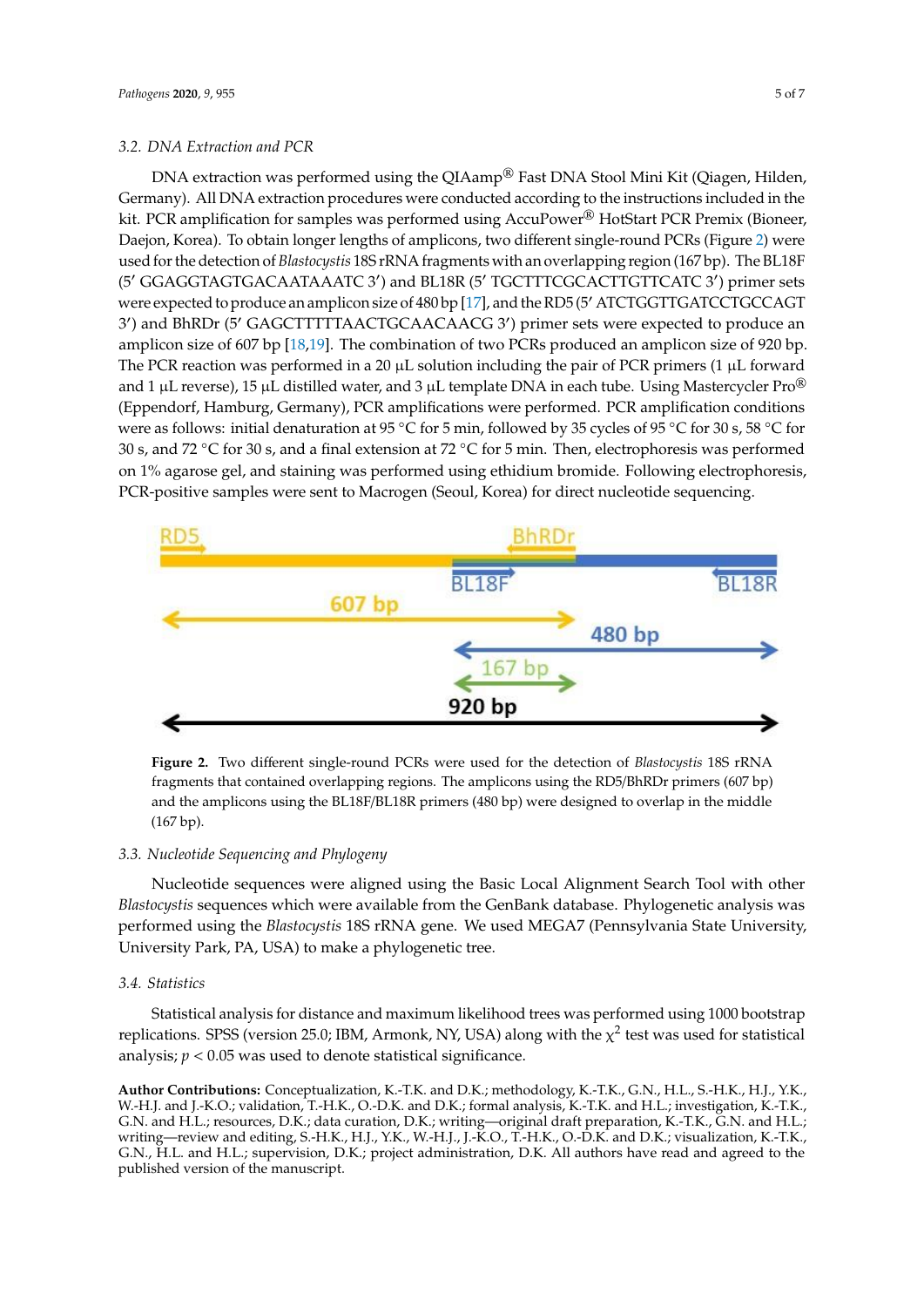**Funding:** This research was funded by the National Institute of Environmental Research (grant number NIER-2019-01-01-006), Ministry of Environment, Korea.

**Acknowledgments:** The authors appreciate the people who reported and delivered road-killed KWD to the National Institute of Environmental Research.

**Conflicts of Interest:** The authors declare no conflict of interest.

# **References**

- <span id="page-5-0"></span>1. Betts, E.L.; Gentekaki, E.; Tsaousis, A.D. Exploring micro-eukaryotic diversity in the gut: Co-occurrence of *Blastocystis* subtypes and other protists in zoo animals. *Front. Microbiol.* **2020**, *11*, 288. [\[CrossRef\]](http://dx.doi.org/10.3389/fmicb.2020.00288) [\[PubMed\]](http://www.ncbi.nlm.nih.gov/pubmed/32161577)
- <span id="page-5-1"></span>2. Andersen, L.O.; Stensvold, C.R. *Blastocystis* in health and disease: Are we moving from a clinical to a public health perspective? *J. Clin. Microbiol.* **2016**, *54*, 524–528. [\[CrossRef\]](http://dx.doi.org/10.1128/JCM.02520-15) [\[PubMed\]](http://www.ncbi.nlm.nih.gov/pubmed/26677249)
- <span id="page-5-2"></span>3. Abe, N.; Nagoshi, M.; Takami, K.; Sawano, Y.; Yoshikawa, H. A survey of *Blastocystis* sp. in livestock, pets, and zoo animals in Japan. *Vet. Parasitol.* **2002**, *106*, 203–212. [\[CrossRef\]](http://dx.doi.org/10.1016/S0304-4017(02)00050-X)
- <span id="page-5-3"></span>4. Alfellani, M.A.; Norskov-Lauritsen, S.; Prip, K.; Victory, E.L.; Maddox, C.; Nielsen, H.V.; Clark, C.G. Subtype distribution of *Blastocystis* isolates from synanthropic and zoo animals and identification of a new subtype. *Int. J. Parasitol.* **2009**, *39*, 473–479.
- <span id="page-5-4"></span>5. Greige, S.; El Safadi, D.; Becu, N.; Gantois, N.; Pereira, B.; Chabe, M.; Benamrouz-Vanneste, S.; Certad, G.; El Hage, R.; Chemaly, M.; et al. Prevalence and subtype distribution of *Blastocystis* sp. isolates from poultry in Lebanon and evidence of zoonotic potential. *Parasit. Vectors* **2018**, *11*, 389. [\[CrossRef\]](http://dx.doi.org/10.1186/s13071-018-2975-5) [\[PubMed\]](http://www.ncbi.nlm.nih.gov/pubmed/29973261)
- <span id="page-5-5"></span>6. Kang, J.G.; Ko, S.; Kim, H.C.; Chong, S.T.; Klein, T.A.; Chae, J.B.; Jo, Y.S.; Choi, K.S.; Yu, D.H.; Park, B.K.; et al. Prevalence of *Anaplasma* and *Bartonella* spp. in ticks collected from Korean water deer (*Hydropotes inermis argyropus*). *Korean J. Parasitol.* **2016**, *54*, 87–91. [\[CrossRef\]](http://dx.doi.org/10.3347/kjp.2016.54.1.87)
- <span id="page-5-6"></span>7. Skotarczak, B. Genetic diversity and pathogenicity of *Blastocystis*. *Ann. Agric. Environ. Med.* **2018**, *25*, 411–416. [\[CrossRef\]](http://dx.doi.org/10.26444/aaem/81315) [\[PubMed\]](http://www.ncbi.nlm.nih.gov/pubmed/30260199)
- <span id="page-5-7"></span>8. Leelayoova, S.; Siripattanapipong, S.; Thathaisong, U.; Naaglor, T.; Taamasri, P.; Piyaraj, P.; Mungthin, M. Drinking water: A possible source of *Blastocystis* spp. subtype 1 infection in school children of a rural community in central Thailand. *Am. J. Trop. Med. Hyg.* **2008**, *79*, 401–406. [\[CrossRef\]](http://dx.doi.org/10.4269/ajtmh.2008.79.401)
- <span id="page-5-8"></span>9. Lee, H.; Lee, S.H.; Seo, M.G.; Kim, H.Y.; Kim, J.W.; Lee, Y.R.; Kim, J.H.; Kwon, O.D.; Kwak, D. Occurrence and genetic diversity of *Blastocystis* in Korean cattle. *Vet. Parasitol.* **2018**, *258*, 70–73. [\[CrossRef\]](http://dx.doi.org/10.1016/j.vetpar.2018.06.010) [\[PubMed\]](http://www.ncbi.nlm.nih.gov/pubmed/30105981)
- <span id="page-5-9"></span>10. Paik, S.; Jung, B.Y.; Lee, H.; Hwang, M.H.; Han, J.E.; Rhee, M.H.; Kim, T.H.; Kwon, O.D.; Kwak, D. Molecular detection and subtyping of *Blastocystis* in Korean pigs. *Korean J. Parasitol.* **2019**, *57*, 525–529. [\[CrossRef\]](http://dx.doi.org/10.3347/kjp.2019.57.5.525) [\[PubMed\]](http://www.ncbi.nlm.nih.gov/pubmed/31715695)
- <span id="page-5-10"></span>11. Lee, H.; Seo, M.G.; Oem, J.K.; Kim, Y.S.; Lee, S.Y.; Kim, J.; Jeong, H.; Jheong, W.H.; Kim, Y.; Lee, W.J.; et al. Molecular detection and subtyping of *Blastocystis* detected in wild boars (*Sus scrofa*) in South Korea. *J. Wildl. Dis.* **2020**, *56*, 662–666. [\[CrossRef\]](http://dx.doi.org/10.7589/2019-04-092) [\[PubMed\]](http://www.ncbi.nlm.nih.gov/pubmed/31917638)
- <span id="page-5-11"></span>12. Roberts, T.; Stark, D.; Harkness, J.; Ellis, J. Subtype distribution of *Blastocystis* isolates from a variety of animals from New South Wales, Australia. *Vet. Parasitol.* **2013**, *196*, 85–89. [\[CrossRef\]](http://dx.doi.org/10.1016/j.vetpar.2013.01.011) [\[PubMed\]](http://www.ncbi.nlm.nih.gov/pubmed/23398989)
- <span id="page-5-12"></span>13. Wang, J.; Gong, B.; Liu, X.; Zhao, W.; Bu, T.; Zhang, W.; Liu, A.; Yang, F. Distribution and genetic diversity of *Blastocystis* subtypes in various mammal and bird species in northeastern China. *Parasit. Vectors* **2018**, *11*, 522. [\[CrossRef\]](http://dx.doi.org/10.1186/s13071-018-3106-z) [\[PubMed\]](http://www.ncbi.nlm.nih.gov/pubmed/30236147)
- <span id="page-5-13"></span>14. Alfellani, M.A.; Taner-Mulla, D.; Jacob, A.S.; Imeede, C.A.; Yoshikawa, H.; Stensvold, C.R.; Clark, C.G. Genetic diversity of *Blastocystis* in livestock and zoo animals. *Protist* **2013**, *164*, 497–509. [\[CrossRef\]](http://dx.doi.org/10.1016/j.protis.2013.05.003) [\[PubMed\]](http://www.ncbi.nlm.nih.gov/pubmed/23770574)
- <span id="page-5-14"></span>15. Jimenez, P.A.; Jaimes, J.E.; Ramirez, J.D. A summary of *Blastocystis* subtypes in North and South America. *Parasit. Vectors* **2019**, *12*, 376. [\[CrossRef\]](http://dx.doi.org/10.1186/s13071-019-3641-2) [\[PubMed\]](http://www.ncbi.nlm.nih.gov/pubmed/31358042)
- <span id="page-5-15"></span>16. Betts, E.L.; Gentekaki, E.; Thomasz, A.; Breakell, V.; Carpenter, A.I.; Tsaousis, A.D. Genetic diversity of *Blastocystis* in non-primate animals. *Parasitology* **2018**, *145*, 1228–1234. [\[CrossRef\]](http://dx.doi.org/10.1017/S0031182017002347) [\[PubMed\]](http://www.ncbi.nlm.nih.gov/pubmed/29338807)
- <span id="page-5-16"></span>17. Santin, M.; Gomez-Munoz, M.T.; Solano-Aguilar, G.; Fayer, R. Development of a new PCR protocol to detect and subtype *Blastocystis* spp. from humans and animals. *Parasitol. Res.* **2011**, *109*, 205–212. [\[CrossRef\]](http://dx.doi.org/10.1007/s00436-010-2244-9) [\[PubMed\]](http://www.ncbi.nlm.nih.gov/pubmed/21210149)